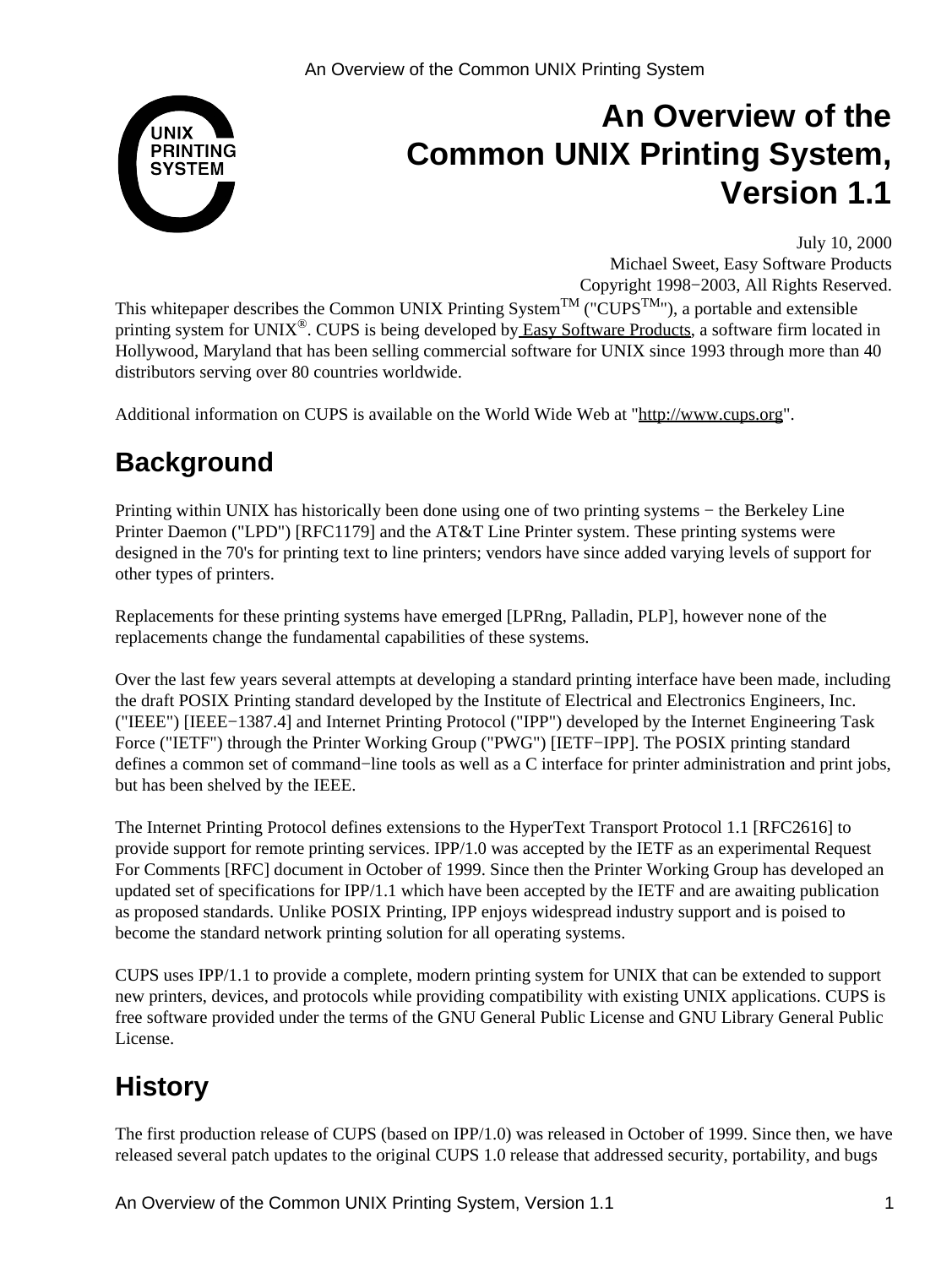found, but no new functionality was added to improve the stability of the CUPS code.

CUPS 1.1 is based on IPP/1.1 and adds many of the functional enhancements that have been requested by our users. As with 1.0, CUPS 1.1 will be followed by patch releases that address any problems found with the software but add no new features.

# **Design Overview**

Like most printing systems, CUPS is designed around a central print scheduling process that dispatches print jobs, processes administrative commands, provides printer status information to local and remote programs, and informs users as needed. Figure 1 shows the basic organization of CUPS.



Figure 1 − CUPS Block Diagram

#### **Scheduler**

The scheduler is a HTTP/1.1 server application that handles HTTP requests. Besides handling printer requests via IPP POST requests, the scheduler also acts as a full−featured web server for documentation, status monitoring, and administration.

The scheduler also manages a list of available printers on the LAN and dispatches print jobs as needed using the appropriate filters and backends.

### **Configuration Files**

The configuration files consist of:

- The HTTP server configuration file.
- Printer and class definition files.
- MIME type and conversion rule files.
- PostScript Printer Description ("PPD") files.

The HTTP server configuration file is purposely similar to the Apache server configuration file and defines all of the access control properties for the server.

The printer and class definition files list the available printer queues and classes. Printer classes are collections of printers. Jobs sent to a class are forwarded to the first available printer in the class, round−robin fashion.

The MIME type files list the supported MIME types (text/plain, application/postscript, etc.) and "magic" rules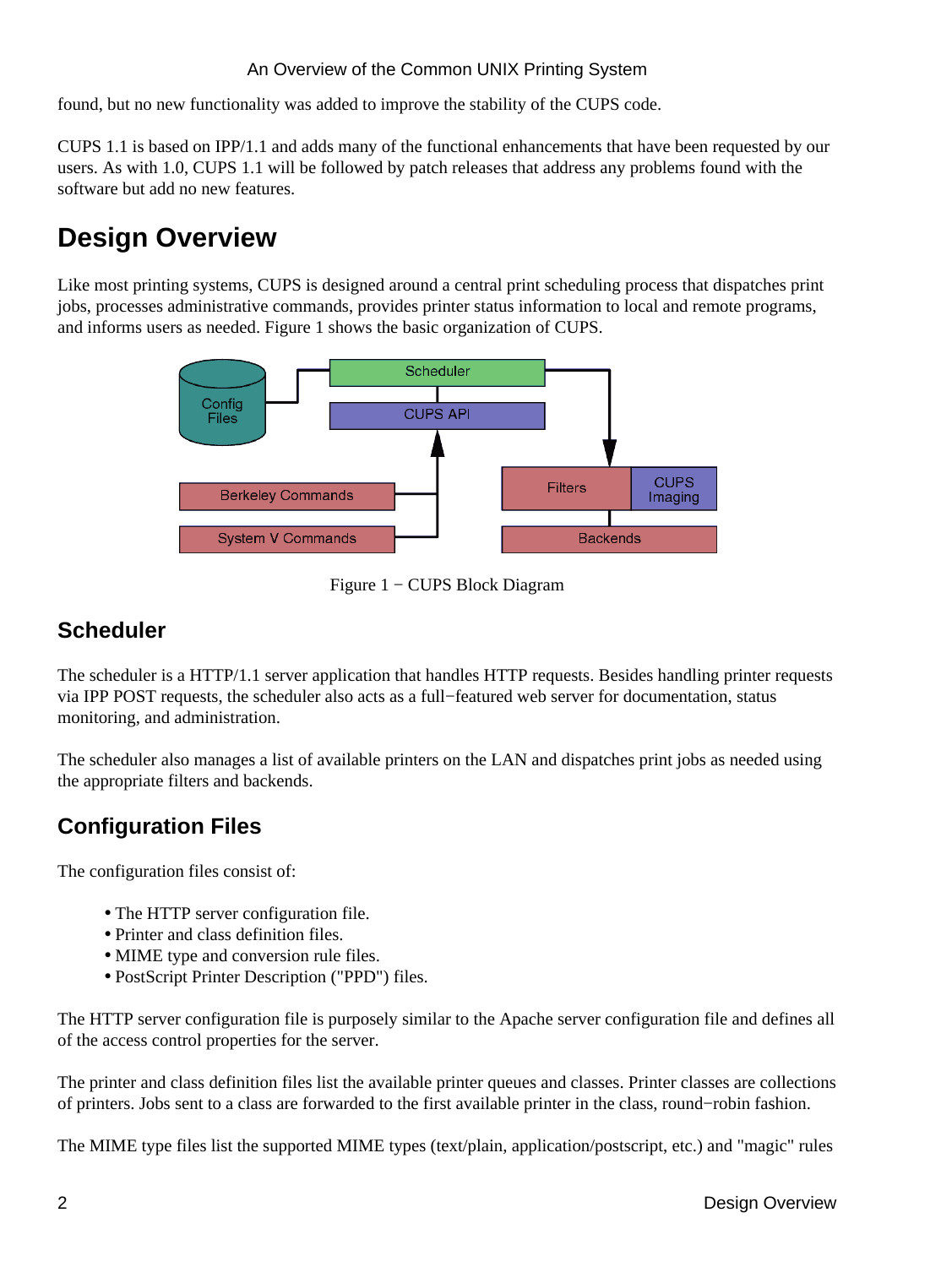#### An Overview of the Common UNIX Printing System

for automatically detecting the format of a file. These are used by the HTTP server to determine the *Content−Type* field for *GET* and *HEAD* requests and by the IPP request handler to determine the file type when a *Print−Job* or *Send−File* request is received with a *document−format* of *application/octet−stream*.

The MIME conversion rule files list the available filters. The filters are used when a job is dispatched so that an application can send a convenient file format to the printing system which then converts the document into a printable format as needed. Each filter has a relative cost associated with it, and the filtering algorithm chooses the set of filters that will convert the file to the needed format with the lowest total "cost".

The PPD files describe the capabilities of all printers, not just PostScript printers. There is one PPD file for each printer. PPD files for non−PostScript printers define additional filters through *cupsFilter* attributes to support printer drivers.

#### **CUPS API**

The CUPS API contains CUPS−specific convenience functions for queuing print jobs, getting printer information, accessing resources via HTTP and IPP, and manipulating PPD files. Unlike the rest of CUPS, the CUPS API is provided under the terms of the GNU LGPL so it may be used by non−GPL applications.

#### **Berkeley and System V Commands**

CUPS provides the System V and Berkeley command−line interfaces for submitting jobs and checking the printer status. The lpstat and lpc status commands also show network printers ("printer@server") when printer browsing is enabled.

The System V administation commands are supplied for managing printers and classes. The Berkeley printer administration tool (lpc) is only supported in a "read−only" mode to check the current status of the printer queues and scheduler.

#### **Filters**

A filter program reads from the standard input or from a file if a filename is supplied. All filters must support a common set of options including printer name, job ID, username, job title, number of copies, and job options. All output is sent to the standard output.

Filters are provided for many file formats and include image file and PostScript raster filters that support non−PostScript printers. Multiple filters are run in parallel to produce the required output format.

The PostScript raster filter is based on the GNU Ghostscript 5.50 core. Instead of using the Ghostscript printer drivers and front−end, the CUPS filter uses a generic raster printer driver and CUPS−compliant front−end to support any kind of raster printer. This allows the same printer driver filter to be used for printing raster data from any filter.

#### **CUPS Imaging**

The CUPS Imaging library provides functions for managing large images, doing colorspace conversion and color management, scaling images for printing, and managing raster page streams. It is used by the CUPS image file filters, the PostScript RIP, and all raster printers drivers.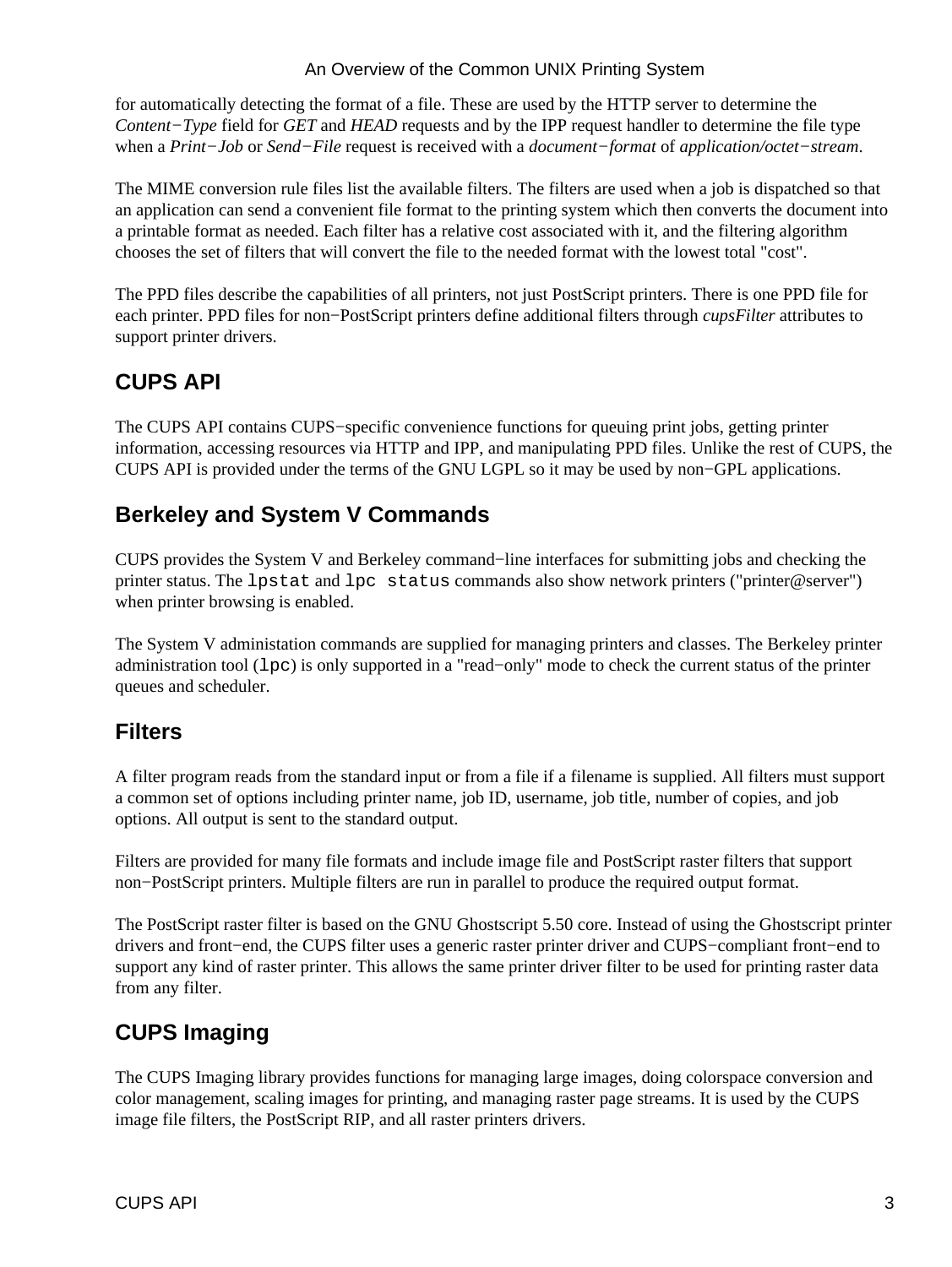#### **Backends**

A backend program is a special filter that sends print data to a device or network connection. Backends for parallel, serial, USB, LPD, IPP, and AppSocket (JetDirect) connections are provided in CUPS 1.1.

SAMBA version 2.0.6 and higher includes a SMB backend ( $\text{subspool}(1)$ ) that can be used with CUPS 1.0 or 1.1 for printing to Windows.

# **Network Printing**

Traditionally, network printing has been one of the hardest things to get working under UNIX. One reason is because each vendor added their own extensions to the LPD protocol (the previous standard for network printing), making cross−platform printing difficult if not impossible.

Another reason is that you have to administer every network printer on every client machine. In some cases you can "clone" the printer configuration from a "master" client to each of the others, but even that can be time−consuming and error−prone. Something better is needed.

CUPS provides "printer browsing", which allows clients to automatically see and use printers from any server on a LAN. This means that you only need to configure the server and the clients will automatically see the printers and classes on it.

In addition, CUPS can automatically merge multiple identical network printers into "implicit classes". This allows clients to send jobs to the implicit class and have them print on the first available printer or server. In addition, failsafe and load−balancing functions are enabled simply by defining the same printer on multiple servers!

# **New Features in CUPS 1.1**

CUPS 1.1 includes many new features and capabilities:

- 1. [Backends](#page-3-0)
- 2. [Banner Page Support](#page-4-0)
- 3. [Digest Authentication](#page-4-1)
- 4. [Directory Services](#page-4-2)
- 5. [Directory Structure Changes](#page-4-3)
- 6. [Documentation](#page-4-4)
- 7. [Drivers](#page-4-5)
- 8. [Filters](#page-4-6)
- 9. [IPP Support](#page-5-0)
- 10. [Job Persistence](#page-5-1)
- 11. [LPD Client Support](#page-5-2)
- 12. [User−Defined Printers and Options](#page-5-3)
- 13. [Web Administration Interface](#page-5-4)

#### <span id="page-3-0"></span>**1. Backends**

CUPS 1.1 implements a new backend interface for retrieving a list of available devices for CUPS clients. This allows administration interfaces to query the CUPS scheduler for a list of available devices, automatically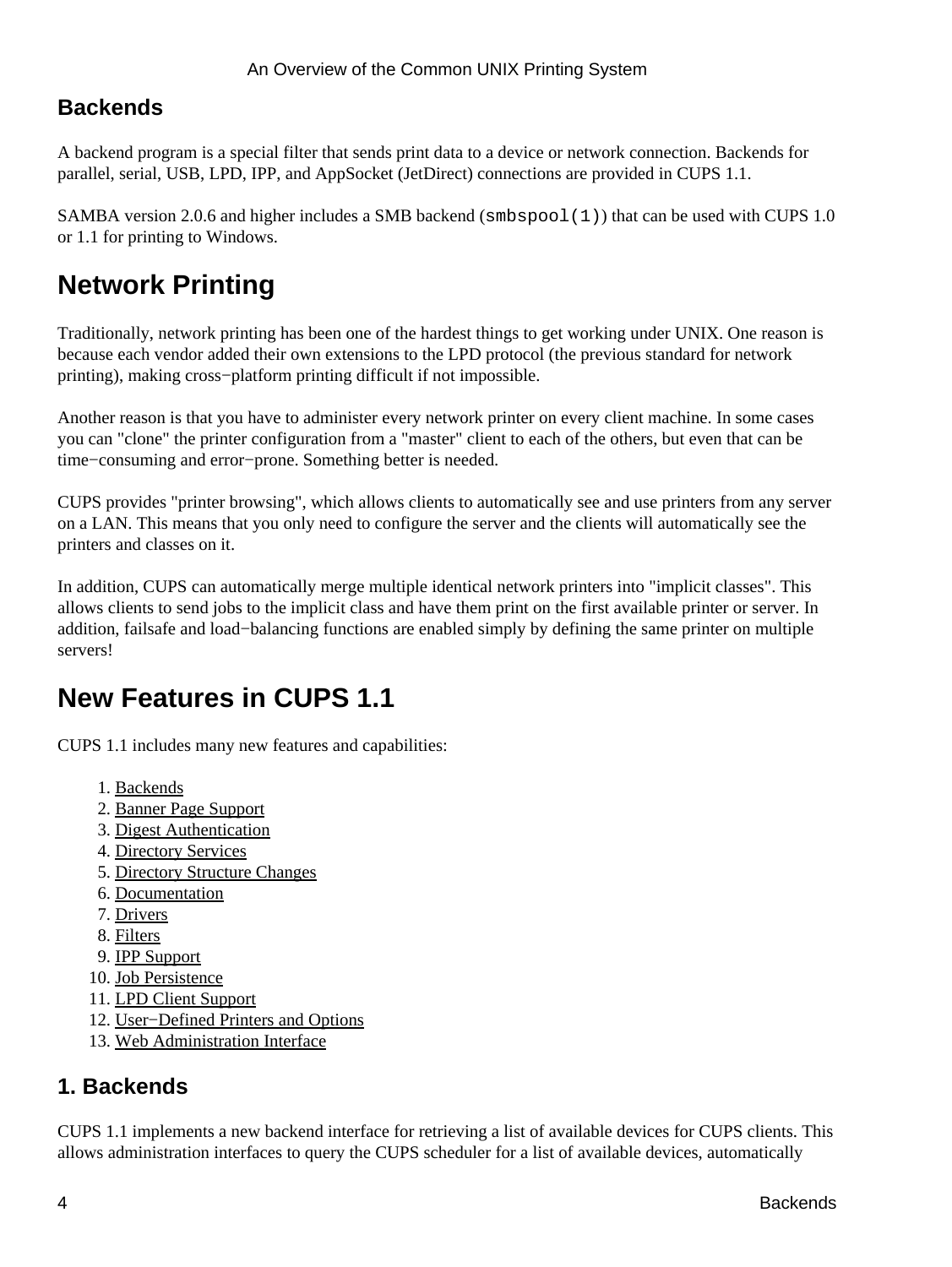configure printers if the device identification information is available, and present the user with a list of available devices rather than relying on the user to know what devices are configured on the system.

The new release also includes a backend for USB printers under \*BSD and Linux. Support for USB under Solaris 8 will be provided in a subsequent patch release.

### <span id="page-4-0"></span>**2. Banner Page Support**

CUPS 1.1 includes support for banner pages at the beginning and end of a job. Banner pages may be of any file format and support variable substitution for job titles, usernames, etc. Default banner pages are associated with each printer and can be overridden with command−line options by the user.

### <span id="page-4-1"></span>**3. Digest Authentication**

Digest authentication provides a more secure method of authenticating access to the printing system. Unlike Basic authentication, Digest authentication does not send passwords "in the clear" so it is more difficult to gain unauthorized access to your system.

CUPS 1.1 implements Digest authentication using a special MD5 password file instead of the UNIX password file. This file is managed using the new lppasswd command.

#### <span id="page-4-2"></span>**4. Directory Services**

CUPS 1.1 adds new directory service ("printer browsing") features to make using CUPS on large LANs and WANs easier. You can now poll a remote server for printer information and relay it to the LAN as well as restrict what printer information is processed (e.g. to "hide" servers, domains, or networks that you don't want to see.)

### <span id="page-4-3"></span>**5. Directory Structure Changes**

CUPS 1.1 now uses a directory structure that complies with the Filesystem Hierarchy Standard ("FHS"), version 2.0. This should make integration into existing Linux and \*BSD distributions a lot easier.

#### <span id="page-4-4"></span>**6. Documentation**

The CUPS 1.1 documentation has gone through many revisions, including a completely rewritten administrators manual, a new programmers manual, and an IPP implementation reference manual.

### <span id="page-4-5"></span>**7. Drivers**

CUPS 1.1 includes drivers for EPSON dot−matrix and inkjet printers. As with the HP PCL drivers, the EPSON drivers don't necessarily provide the best possible output for each printer but should provide adequate printing quality for general day−to−day printing.

#### <span id="page-4-6"></span>**8. Filters**

CUPS 1.1 includes new image, PostScript, PDF, and text filters. The image filters have been upgraded to support Windows BMP and Alias PIX files.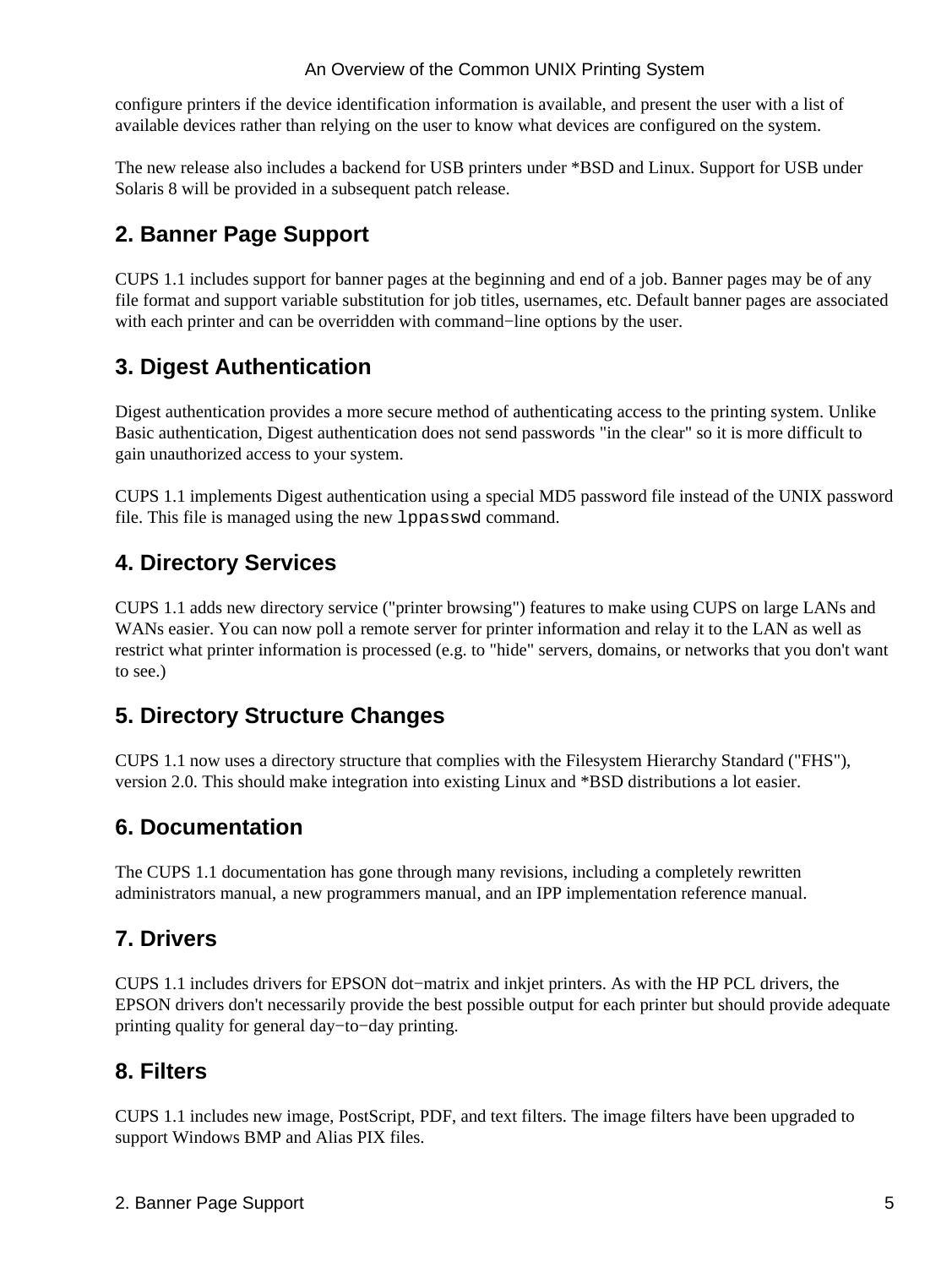#### An Overview of the Common UNIX Printing System

The PostScript filter is now based off GNU Ghostscript 5.50. The new filter provides much better performance with higher−resolution printers and supports most Level 3 PostScript language features.

The new PDF filter is based off the excellent Xpdf software from Derek Noonburg and supports automatic page scaling. The new filter is a faster, smaller, more reliable replacement for the GNU Ghostscript PDF filtering that was used in CUPS 1.0.

The new text filter now supports bidirectional text and can embed fonts as needed.

#### <span id="page-5-0"></span>**9. IPP Support**

Probably the least visible portion of CUPS is the IPP support. CUPS 1.1 implements all of the required IPP/1.1 operations and attributes and most of the optional ones. The optional Create−Job and Send−File operations are now implemented, allowing for better System V printing system compatibility (one job ID per lp command) and support for banner pages.

#### <span id="page-5-1"></span>**10. Job Persistence**

CUPS 1.1 supports job persistence. This means that jobs are preserved even after a reboot, a feature that was sorely missing from CUPS 1.0.

In addition, CUPS 1.1 allows you to keep job information after the job has printed. The basic post−job persistence mode provides a job history (number of pages printed, time job was printed, etc.) but does not preserve the actual job files. This can be changed to discard all information after a job is printed or keep the job files after printing so you can reprint a job at some later time.

### <span id="page-5-2"></span>**11. LPD Client Support**

By popular request, CUPS 1.1 supports LPD−based clients using a new mini−daemon that handles LPD requests and passes them on to the main server.

#### <span id="page-5-3"></span>**12. User−Defined Printers and Options**

CUPS 1.1 includes support for user−defined printers and options via a new lpoptions command. User−defined printers are special instances of the available printers (e.g. "printer/instance" or "printer@server/instance") that can have their own default options such as media size, resolution, and so forth. The lpoptions command can also be used to set a different default printer queue.

#### <span id="page-5-4"></span>**13. Web Administration Interface**

CUPS 1.0 provided a simple class, job, and printer monitoring interface for web browsers. CUPS 1.1 replaces this interface with an enhanced administration interface that allows you to add, modify, delete, configure, and control classes, jobs, and printers.

# **Software Using CUPS**

A lot has happened since CUPS 1.0 came out, and many software packages are supporting CUPS. We have contributed code to the SAMBA team to support CUPS, and parts of that are already available in SAMBA 2.0.6 and 2.0.7. With any luck the final pieces that provide a complete integration with SAMBA will be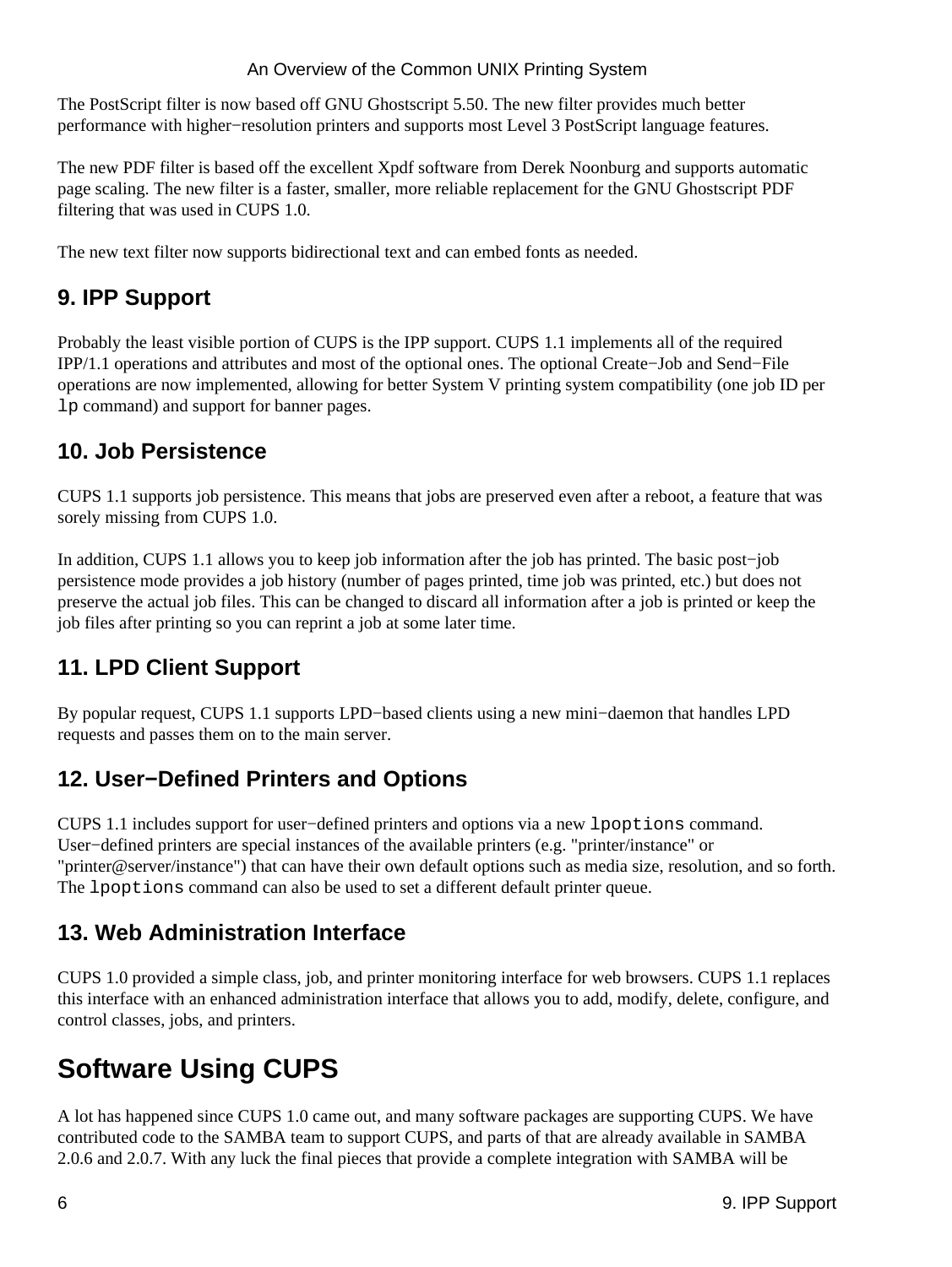#### An Overview of the Common UNIX Printing System

available in the next release of SAMBA.

Two graphical interfaces have appeared on the scene that use CUPS as well. The KUPS project provides a KDE−based interface for CUPS and can be found at:

<http://kups.sourceforge.net>

The X Printing Panel ("XPP") project provides a graphical printing panel for CUPS and can be found at:

[http://www.phy.uni−bayreuth.de/till/xpp/](http://www.phy.uni-bayreuth.de/till/xpp)

Numerous other filters, drivers, tutorials, etc. have been made available on the CUPS Links web page, available at:

<http://www.cups.org/links.php>

Finally, our own ESP Print Pro software uses CUPS to provide drivers for thousands of printers and can be found at:

<http://www.easysw.com/printpro>

## **Operating Systems Using CUPS**

One of our goals has always been to get as many UNIX/Linux distributions using CUPS as possible. Debian is currently providing CUPS as part of its stable distribution, and many other distributions are considering it in their next releases.

### **Summary**

The Common UNIX Printing System provides a modern printing interface for UNIX applications that is both flexible and user−friendly. The software provides System V and Berkeley compatible command−line interfaces to ensure compatibility with existing applications. CUPS 1.1 adds many new features that make it an even better choice for printing under UNIX.

## **Who to Contact**

For more information on CUPS please contact us at:

```
Attn: CUPS Information
Easy Software Products
44141 Airport View Drive Suite 204
Hollywood, Maryland 20636−3111 USA
+1.301.373.9600
```
[cups−info@cups.org](mailto:cups-info@cups.org)

## **References**

*IEEE−1387.4* System Administration − Part 4: Printing Interfaces (draft)